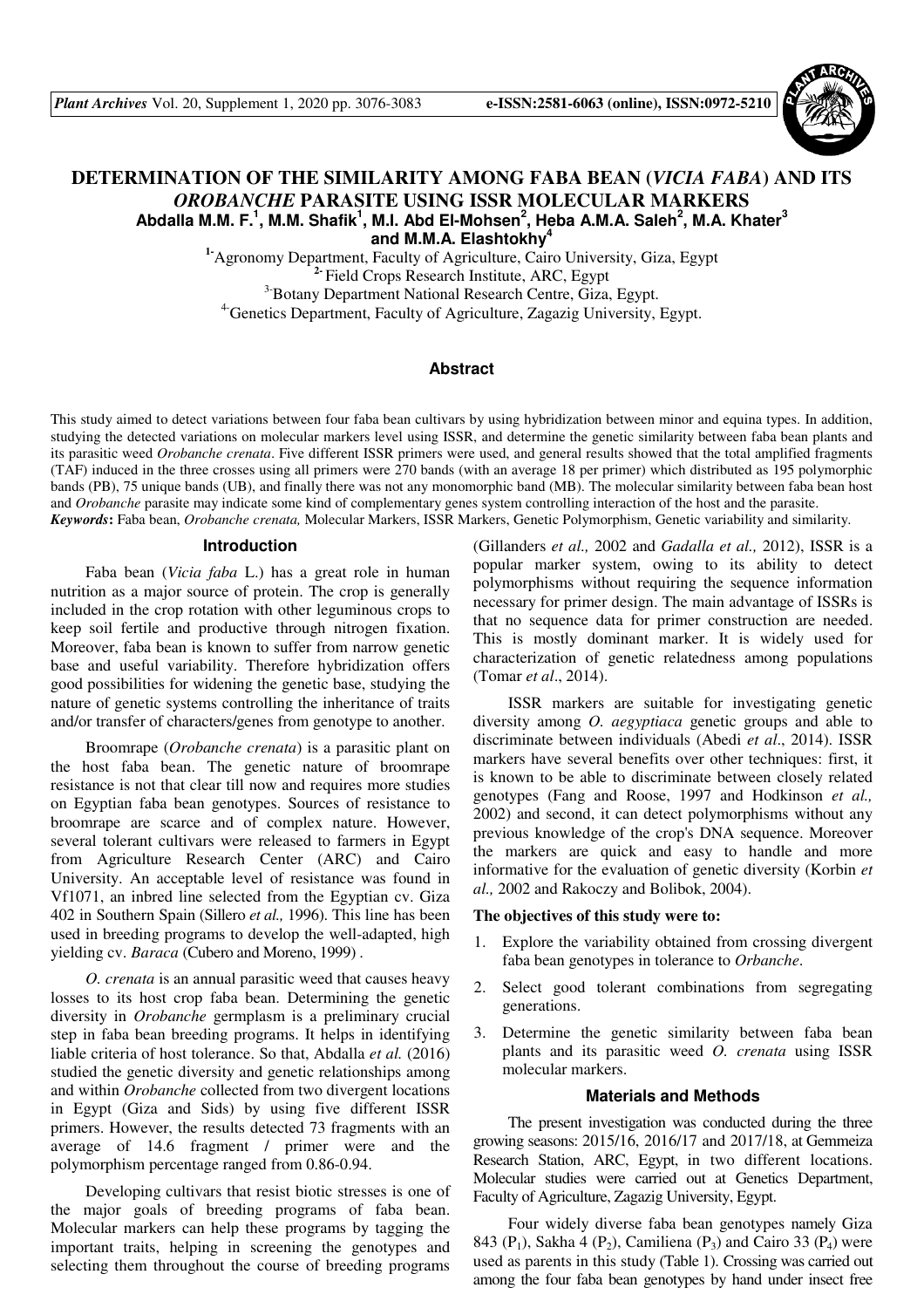cage during 2015/16 season. In 2016/17, the parental genotypes were planted again under insect free cage and re-hybridized to secure more  $F_1$  hybrid seeds. The  $F_2$  seeds were obtained from the F1 plants raised under cages. In 2017/18, the four parents and each of 3 F1's and 3 F2's were planted in open naturally *Orobanche*- infested field. A randomized complete blocks design with three replications was used. Each entry was represented by one row in parents and  $F_1$ 's and four rows in  $F_2$ 's. Each row was 2.5 m long, 50 cm between rows and seeds were sown individually at 20 cm distance.

**Table 1:** Types, pedigree and characteristics of faba bean parental genotypes used in the present study.

| <b>Name</b>        | Type*  | Pedigree                                                                                        | <b>Characteristics</b>    |
|--------------------|--------|-------------------------------------------------------------------------------------------------|---------------------------|
| Giza 843 ( $P_1$ ) | Eauina | Individual selection from Rebaya 40 ( <b>FCRI</b> )                                             | Tolerant to Orobanche     |
| Sakha 4 $(P_2)$    | Equina | 81/35/2001 (Shkha 4) derived from Sakha 1 x $\overline{G}$ iza 3 <sup>**</sup>                  | Susceptible to Orobanche. |
| Camilina $(P_3)$   | Minor  | Introduction from Ethiopea                                                                      | Susceptible to Orobanche. |
| Cairo 33 $(P_4)$   | Eauina | Individual selection from breeding program (FACU)                                               | Susceptible to Orobanche. |
|                    |        | $*(\mathcal{C}_{QQ})$ described to of Muratove 1021) $ECDI - E_{Q}$ dd Crope Desearch Institute |                           |

\* (See classification of Muratova 1931) FCRI = Field Crops Research Institute.

(See Amer *et al.* (2014).

FACU = Faculty of Agriculture, Cairo University (see Abdalla, 2015 for details).

# **DNA Isolation**

Thirty four plants from faba bean  $(F_2 \text{ crosses and})$ parents) and attached *Orobanche* were individually collected from the naturally *Orobanche*-infested field during the growing season of 2017/2018 and prepared for molecular assay.

The genomic DNA was isolated from 1g of young leaves of faba bean plants and shoot tip of *Orobanche* spikes parasitizing same host plants (a sample from the host and another from the attached parasite). Plant samples were ground to a fine powder in liquid nitrogen and extracted using Biospin plant genomic DNA extraction kit (Bio Basic Inc. Kit Leading Supplier and Manufactures of Life Science Products and services, Canada). DNA quality was checked using 1.0% agarose gel electrophoresis.

# **ISSR amplification**

ISSR amplification reactions were carried out in 15 µl volume containing 1µl DNA (40 ng), 7.5µl Master Mix (Gene Direx one PCR TM), 1µl template DNA and 1µl primer. Five different primers were tested (Table 2). The amplification reaction consisted of an initial denaturation step at 94°C for 7 min, followed by 35 cycles of 30 sec. at 94° C (denaturation), 45 sec. at 52° C (annealing) and 2 min at 72° C (extension) followed by a final extension step at 72°C for 5 min. Amplification products were electrophoresed on  $1.5\%$  agarose in  $1 \times$  TBE buffer. The gels were stained with ethidium bromide and documented using gel documentation system. Each experiment was repeated twice with each primer and those primers which gave reproducible fingerprints were considered for data analysis.

**Table 2 :** ISSR primer sequences used for DNA fingerprinting of faba bean plants and parasitizing *Orobanche.* 

| <b>Primer Code</b> | Primer Sequence $(5 \rightarrow 3)$ |
|--------------------|-------------------------------------|
| <b>ISSR-807</b>    | AGA GAG AGA GAG AGA GT              |
| <b>ISSR-810</b>    | GAG AGA GAG AGA GAG AT              |
| <b>ISSR-835</b>    | AGA GAG AGA GAG AGA GYC             |
| <b>ISSR-841</b>    | GAG AGA GAG AGA GAG AYC             |
| <b>ISSR-857</b>    | ACA CAC ACA CAC ACA CYG             |

#### **Statistical Analysis**

Amplified fragments were scored manually for the presence (1) or absence (0) of homologous bands to develop a binary matrix of different ISSR phenotypes.

Polymorphism percentage was calculated according to this equation:

**Polymorphism percentage (PB%) = (UB + PB) / Total bands** 

# **Where:-**

**UB =** Number of unique bands,

**PB =** Number of polymorphic bands

**Note:** Samples on gel Pic. and tables were distributed as from 1 to 5 were for faba bean, and from 6 to 10 were for *Orobanche*, moreover, each faba bean plant has a specific *Orobanche*.

For example:  $1(F1)$  match 6 (OR1), 2 (F2) match 7 (OR2),………, and 5 (F5) match 10 (OR5).

#### **Results and Discussion**

#### **Genetic polymorphism**

The significant differences among faba bean plants, crosses and *Orobanche* induced using the five ISSR primers were clearly shown and summarized in Table (3) and (Fig.1 and 2). However, multiple bands varied in their molecular weight were detected in all tested plants using these different primers. The polymorphic percentage reached 100% in all tested plants with all five primers. There wasn't any monomorphic fragment induced by these primers. Moreover, all primers varied in inducing fragments (bands), whereas, every primer induced variable numbers of amplified bands which varied in total number, type (Monomorphic, Polymorphic and Unique), and finally in the range of molecular size of these amplified bands which varied also between primers. In general, the total amplified fragments (TAF) that induced in the three crosses using all primers were 270 bands (with an average 18 per primer) which distributed as 195 polymorphic bands (PB), 75 unique bands (UB), and finally 0 monomorphic band (MB).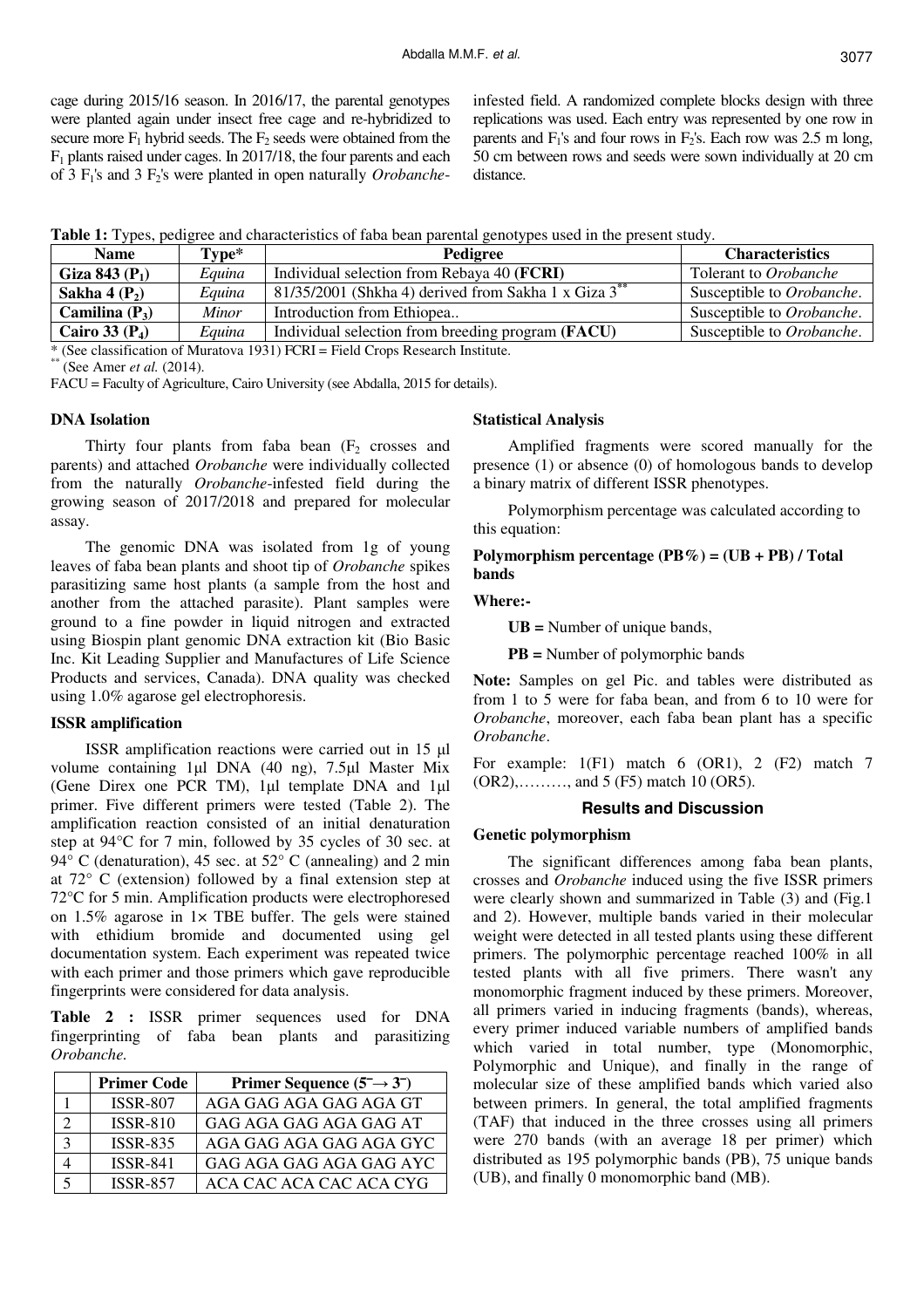Determination of the similarity among faba bean (*Vicia faba*) and its *Orobanche* parasite using ISSR molecular markers

| <b>Cross</b>               | $\circ$ $\circ$<br><b>Primers</b> | Marker size (bp)   |            | $PB \%$                  |    |     |         |
|----------------------------|-----------------------------------|--------------------|------------|--------------------------|----|-----|---------|
|                            |                                   |                    | <b>TAF</b> | <b>MB</b>                | UB | PB  |         |
|                            | $IS-1$                            | $1288.15 - 191.95$ | 22         |                          | 4  | 18  | $100\%$ |
|                            | $IS-2$                            | $971.54 - 185.12$  | 22         |                          | 5  | 17  | 100%    |
| Camilina $\times$ Giza 843 | $IS-3$                            | $1349.44 - 193.25$ | 19         |                          | 4  | 15  | 100%    |
|                            | $IS-4$                            | $1841.13 - 303.21$ | 16         |                          | 3  | 13  | 100%    |
|                            | $IS-5$                            | $1245.85 - 217.93$ | 18         |                          | 4  | 14  | 100%    |
|                            | $IS-1$                            | $1031.51 - 182.73$ | 19         |                          | 6  | 13  | $100\%$ |
|                            | $IS-2$                            | $978.09 - 240.24$  | 16         |                          | 6  | 10  | $100\%$ |
| Camilina $\times$ Sakha 4  | $IS-3$                            | 1224.74 - 180.21   | 20         |                          | 8  | 12  | $100\%$ |
|                            | IS- $4$                           | $1018.04 - 209.62$ | 15         |                          | 6  | 9   | $100\%$ |
|                            | $IS-5$                            | 1223.74 - 185.04   | 19         |                          | 6  | 13  | 100%    |
|                            | $IS-1$                            | $1345.40 - 223.86$ | 20         |                          | 8  | 12  | 100%    |
|                            | $IS-2$                            | $990.78 - 258.16$  | 15         |                          | 4  | 11  | $100\%$ |
| Cairo $33 \times$ Sakha 4  | $IS-3$                            | $1069.91 - 205.82$ | 15         |                          | 4  | 11  | $100\%$ |
|                            | IS-4                              | $1076.94 - 196.18$ | 17         | $\overline{\phantom{a}}$ | 2  | 15  | $100\%$ |
|                            | $IS-5$                            | $1948.37 - 268.58$ | 17         | $\overline{\phantom{0}}$ | 5  | 12  | $100\%$ |
|                            | Total                             |                    | 270        |                          | 75 | 195 |         |
|                            | Average                           |                    | 18         |                          | 5  | 13  | 100     |

**Table 3:** ISSR -markers for selected segregants of faba bean plants and *Orobanche* generated by five primers.

*TAF= Total amplified fragments, MB = Number of monomorphic bands, UB = Unique bands, PB = Number of polymorphic bands, PB% = Polymorphism percentage.* 

As such as, these previous bands were distributed between crosses and primers as follow:

- **1) The cross Camilina × Giza 843:** The results revealed that there were 97 amplified bands with different molecular weights ranged from 185.12 – 1841.13 bp detected by the used primers (Table 3). Moreover, these amplified fragments were distributed between polymorphic bands (77 bands) and unique bands (20 bands) and there was not any monomorphic bands detected in this cross, so, polymorphism percentage was 100%.
- **2) The cross Camilina × Sakha 4:** There were 89 amplified bands detected and distributed as polymorphic bands (57 bands), unique bands (32 bands) and there was not any monomorphic bands detected in this cross, so, polymorphism percentage was 100%. Moreover, the molecular weight of detected bands ranged 180.21 – 1224.74 bp (Table 3)
- **3) The cross Cairo 33 × Sakha 4:** The polymorphism percentage recorded 100% in this cross, also, there were 84 amplified bands (23 unique bands and 61 polymorphic bands) detected using the five primers; and

the molecular weights ranged 196.18 – 1948.37 bp (Table 3). Moreover, the highest number of amplified bands (61 bands) was achieved using primer IS-01, while, the lowest number (48 bands) produced by IS-04.

Mejri *et al*. (2012) concluded that, appearance or disappearance of different DNA bands with variation of their intensity as well, might be connected with structural rearrangements in DNA caused by different types of DNA damages (breaks, transpositions, deletions, etc). Abd-Elrahman and Abd El-Khalek, (2013) used five RAPD primers to differentiate between seven Egyptian faba bean cultivars and obtained 40 bands, 29 of them were polymorphic (72.5% polymorphism).

 Abdalla *et al*. (2016) studied the genetic relationships among and within collected groups of *O. crenata* using ISSR markers. The results showed that there were 73 amplified fragments with an average of 14.6 fragment/primer induced by using five ISSR primers. Moreover, molecular weight of these fragments ranged from 218 to 980 bp with polymorphism percentage ranged from 86%-94%.



**Fig. 1 :** Banding pattern of tested faba bean parents generated by five ISSR primers M= DNA standard marker, 1= Giza 843,  $2=$  Sakha 4, 3 = Camiliena, and 4 = Cairo 33.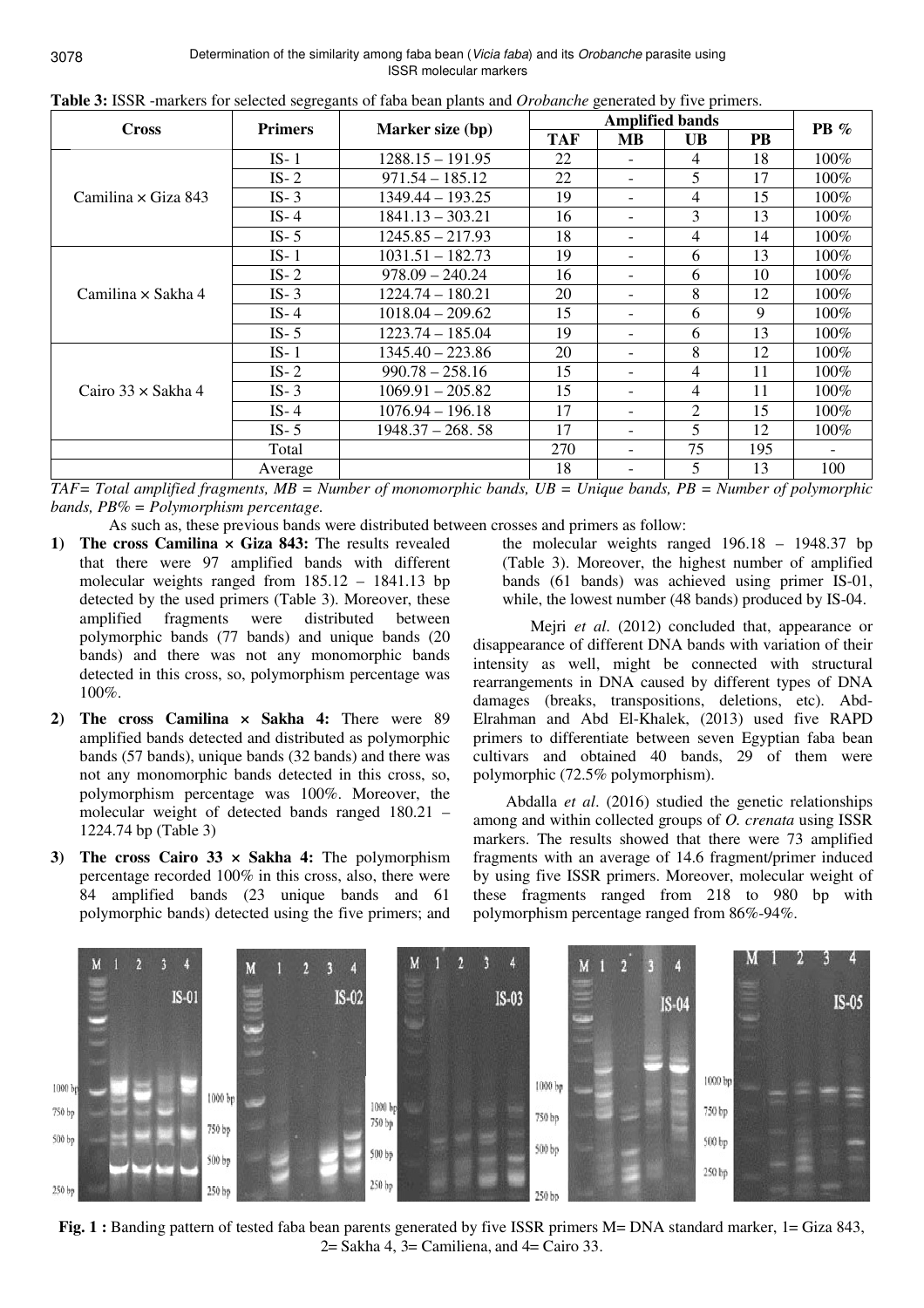

**Fig. 2 :** ISSR profile of sample genotypes of faba bean crosses and *Orobanche* generated by five ISSR primers. M= DNA standard marker, (1-5) = (F1- F5)= Faba bean samples and (6-10)= (OR1-OR5)*= Orobanche* samples. (*a*): Camilina × Giza 843, (*b*): Camilina × Sakha 4, and (*c*): Cairo 33 × Sakha 4.

### **Genetic Similarity**

Genetic similarity matrix among all studied faba bean genotypes, crosses and *Orobanche* was obtained from amplified fragments shown by five ISSR markers using Jaccard coefficients (Jaccard, 1908). Moreover, cluster analysis based on similarity matrix was performed using UPGMA (Unweighted Pair Group Method with arithmetic mean) method of NTSYSpc ver. 2.21o (Exeter Software, Setauket, NY, USA) (Rohlf, 2010).

### **Camilina × Giza 843:**

The UPGMA dendrogram showing genetic relationship between faba bean plants (parents and crosses) and *Orobanche* using ISSR markers is presented in Table (4) and Fig. (3), respectively. However, generally, there were clear relationships or genetic similarity between and within all tested plants of this cross, and the degrees of this similarity varied and ranged from 10 to 100% (Table 4). Moreover, there were close relationship between the two parents of this cross (Camilina,  $P_3$  and Giza 843,  $P_1$ ) and the percentage of this similarity reached 70.5%. This finding may support the volution of the major type from minor one through equina (Abdalla, 1979). Others else, there were relationship between Giza 843 and all segregant plants (similarity matrix of 65.3% for P1/F2 which was the highest). On the other hand, there were a large relationship between P1 and *O. crenata* that grown in the specific area of this cross; similarity matrix

percentage ranged from 56.8 – 47.4% for both P1/OR2, P1/OR5 and P1/OR3, respectively (Table 4 and Fig. 3). Also, similarity among Camilina (P3) and segregant plants was less than among P1 and segregant plants and ranged from 61.1 – 48.4% for P3/F4 and P3/F3, respectively, and ranged from 69.5 – 60.0% for P3/OR1 and P3/OR3, respectively in case of similarity between P3 and *Orobanche.* However, these previous results may draw the attention to a strong relationship between Camilina (P3) and *Orobanche* and this indicated the susceptibility of this genotype to *Orobanche*.

With regard to the similarity between and within plants of this cross, it was clearly shown that the most closely related plants were F2/F3 followed by F3/F5 (similarity matrix of 76.8 and 75.8%, respectively). The lowest relationships were recorded for F2/F5 (similarity matrix of 67.4%), followed by F3/F4 (similarity matrix of 68.4%) (Table 4).

 However, the highest relationship between segregant plants and *Orobanche* was recorded between both F1 with OR1 (63.2%), and the lowest relationship was F3/OR2 (43.2%). On the other hand, between all *Orobanche* plants, there were high relationship where similarity matrix ranged from 81.1% (the highest) for OR4/OR5 followed by 80.0% for both OR2/OR3 and OR3/OR4, and at the end the lowest one was OR1with both OR4 and OR5 which similarity matrix scored 72.6% (Table 4 and Fig. 3).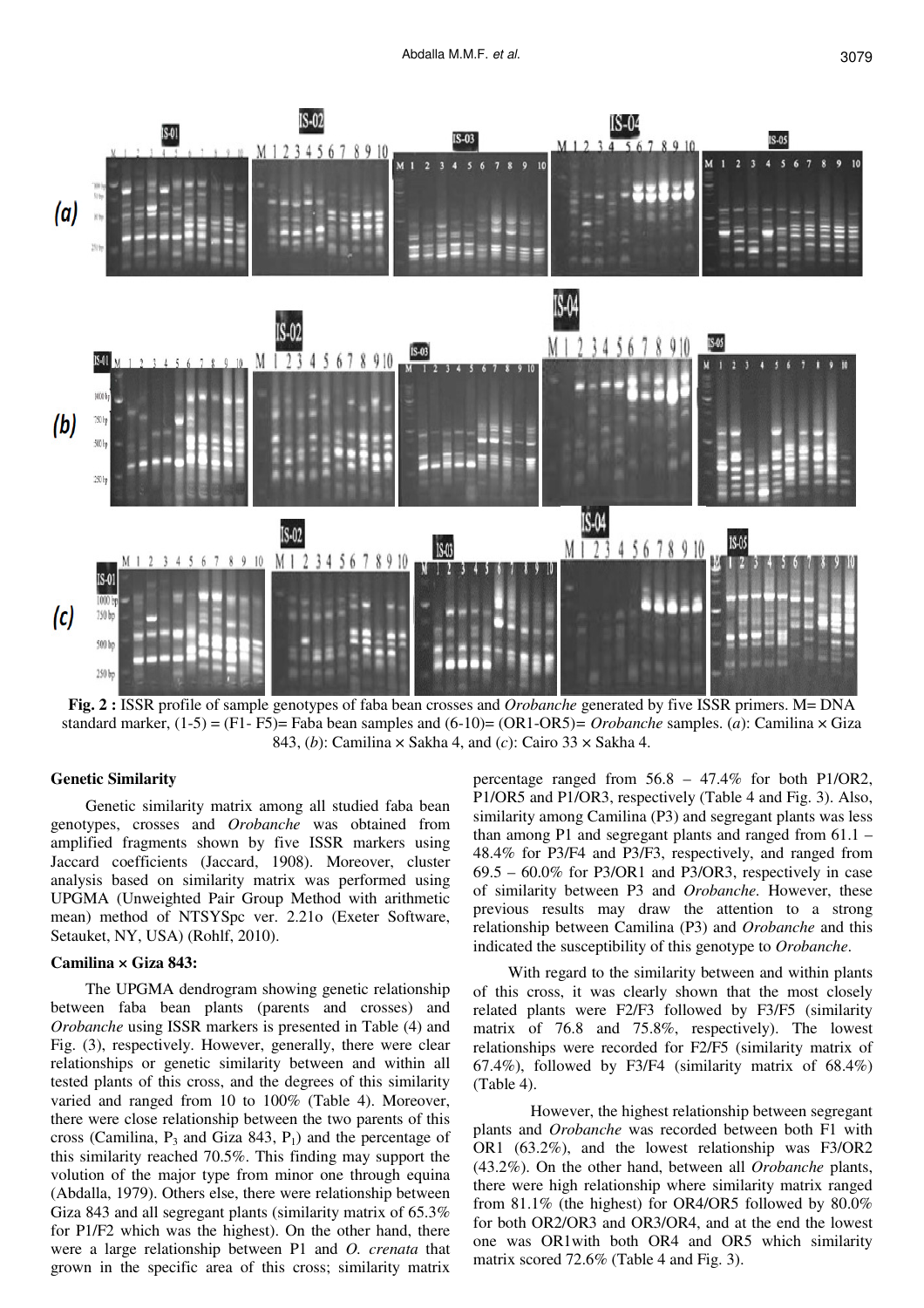Determination of the similarity among faba bean (Vicia faba) and its Orobanche parasite using ISSR molecular markers

|                 | <b>Giza 843</b> | Camilina | F1   | F <sub>2</sub> | F <sub>3</sub> | <b>F4</b> | F5   | OR <sub>1</sub> | OR <sub>2</sub> | OR <sub>3</sub> | OR4  |
|-----------------|-----------------|----------|------|----------------|----------------|-----------|------|-----------------|-----------------|-----------------|------|
| Camilina        | 70.5            |          |      |                |                |           |      |                 |                 |                 |      |
| F1              | 64.2            | 57.9     |      |                |                |           |      |                 |                 |                 |      |
| F <sub>2</sub>  | 65.3            | 50.5     | 69.5 |                |                |           |      |                 |                 |                 |      |
| F3              | 56.8            | 48.4     | 71.6 | 76.8           |                |           |      |                 |                 |                 |      |
| <b>F4</b>       | 61.1            | 61.1     | 69.5 | 72.6           | 68.4           |           |      |                 |                 |                 |      |
| F5              | 62.1            | 55.8     | 70.5 | 67.4           | 75.8           | 71.6      |      |                 |                 |                 |      |
| OR1             | 52.6            | 69.5     | 63.2 | 51.6           | 53.7           | 57.9      | 52.6 |                 |                 |                 |      |
| OR <sub>2</sub> | 56.8            | 65.3     | 48.4 | 49.5           | 43.2           | 49.5      | 44.2 | 76.8            |                 |                 |      |
| OR3             | 47.4            | 60.0     | 49.5 | 48.4           | 46.3           | 46.3      | 47.4 | 77.9            | 80.0            |                 |      |
| OR4             | 54.7            | 61.1     | 48.4 | 45.3           | 47.4           | 51.6      | 50.5 | 72.6            | 76.8            | 80.0            |      |
| OR <sub>5</sub> | 56.8            | 61.1     | 48.4 | 47.4           | 47.4           | 51.6      | 56.8 | 72.6            | 76.8            | 77.9            | 81.1 |
|                 |                 | $\Omega$ | 5.   | 1 <sub>0</sub> |                | 15        | 20   |                 | 25              |                 |      |

**Table 4:** Similarity matrix (%) among the cross Camilina × Giza 843 (parents, five segregants faba bean plants (F1–F5) and *Orobanche crenata* (OR1–OR5) using ISSR molecular marker analysis.







The dendrogram (Fig. 3) is divided to two major clusters, however, the first cluster is sub divided into two subclusters one included (F1, F4 and F5) while the other subcluster involved (F2 and F3). Also, the second cluster was divided into two subclusters, the first cluster contained P1(Giza 843) and P3 (Camilina), and the other subcluster is sub divided into two sub-sub clusters, one of them contained OR1 and the second contained OR4, OR5, OR2 and OR3.

However, the highest degree of similarity and relationship was in the first cluster between OR4/OR5 (81.1%), followed OR2/OR3 (80.0%), OR2/OR4 (77.9%)

and OR1/OR2 (75.0%). Moreover, all clusters were conjugated throw OR1/P1 (58.5%), and P1/F1 (52.3%).

# **Camilina × Sakha 4:**

The dendrogram (Fig. 4) is divided to two major clusters, however, the first cluster divided into two subclusters (one included (OR1 and OR2) while the other subcluster involved (OR3, OR4 and OR5). Also, the second cluster was sub divided into four subclusters, the first one contained P3 (Camilina), the second contained P2 (Sakha 4), the third cluster divided into two sub-sub clusters (F1, F2 and F5), and the fourth subcluster also, divided into two sub-sub clusters (F3 and F4). (Fig. 4).



**Fig. 4 :** Dendrogram of the genetic distances among and within Camilina × Sakha 4 cross and *Orobanche* based on ISSR analysis.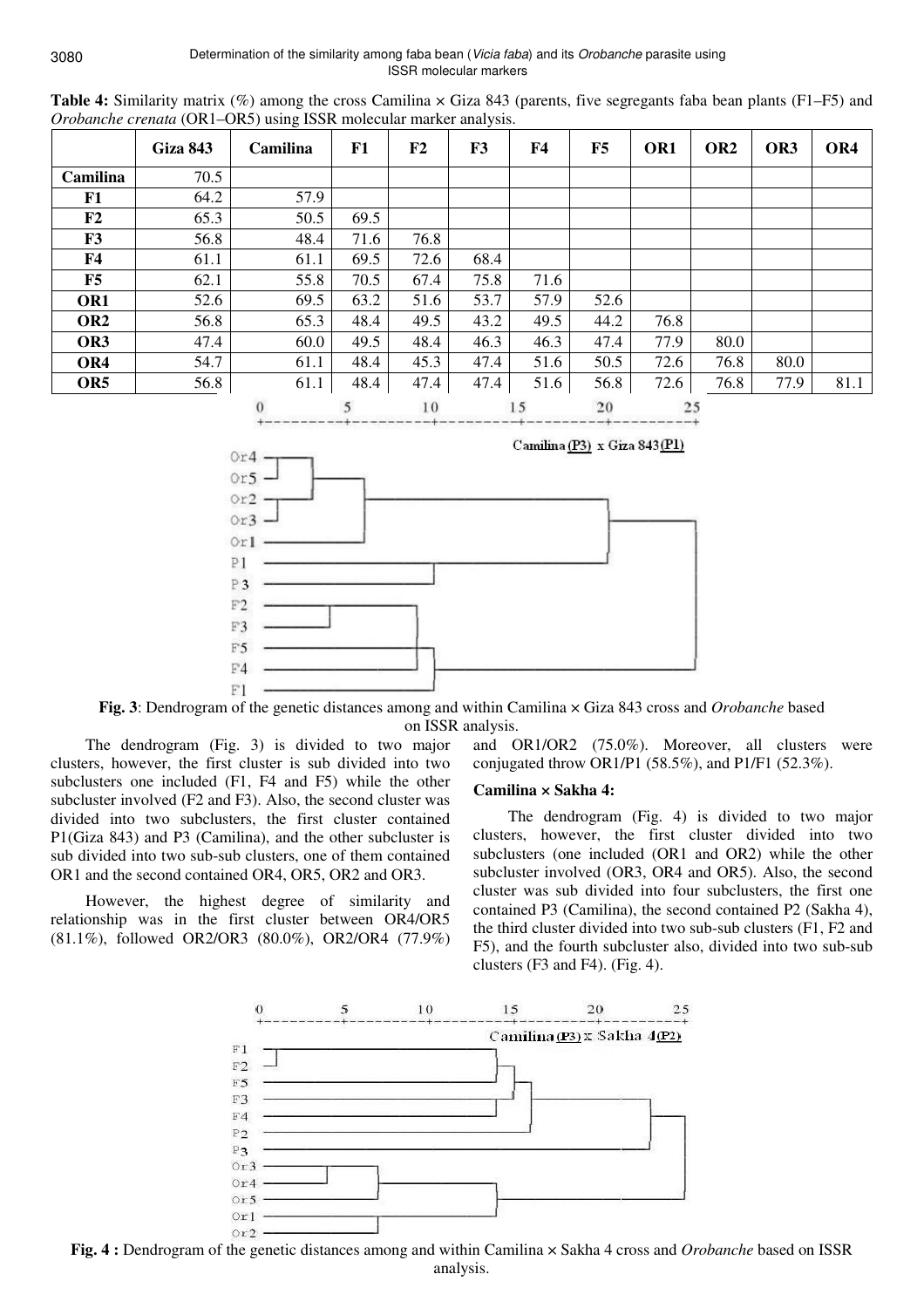|                 | Sakha 4 | ັ<br>Camilina | F1   | F <sub>2</sub> | F <sub>3</sub> | F4   | F5   | OR <sub>1</sub> | OR <sub>2</sub> | OR <sub>3</sub> | OR4  |
|-----------------|---------|---------------|------|----------------|----------------|------|------|-----------------|-----------------|-----------------|------|
| Camilina        | 67.0    |               |      |                |                |      |      |                 |                 |                 |      |
| F1              | 68.2    | 69.3          |      |                |                |      |      |                 |                 |                 |      |
| F <sub>2</sub>  | 71.6    | 65.9          | 85.2 |                |                |      |      |                 |                 |                 |      |
| F3              | 70.5    | 62.5          | 65.9 | 76.1           |                |      |      |                 |                 |                 |      |
| F <sub>4</sub>  | 69.3    | 59.1          | 67.0 | 75.0           | 71.6           |      |      |                 |                 |                 |      |
| F5              | 67.0    | 54.5          | 67.0 | 77.3           | 69.3           | 68.2 |      |                 |                 |                 |      |
| OR1             | 56.8    | 58.0          | 63.6 | 62.5           | 61.4           | 53.4 | 58.0 |                 |                 |                 |      |
| OR <sub>2</sub> | 62.5    | 59.1          | 53.4 | 54.5           | 60.2           | 50.0 | 54.5 | 78.4            |                 |                 |      |
| OR3             | 69.3    | 61.4          | 55.7 | 54.5           | 62.5           | 56.8 | 52.3 | 67.0            | 68.2            |                 |      |
| OR4             | 67.0    | 65.9          | 64.8 | 61.4           | 67.0           | 56.8 | 52.3 | 76.1            | 72.7            | 81.8            |      |
| OR <sub>5</sub> | 72.7    | 69.3          | 63.6 | 62.5           | 70.5           | 58.0 | 55.7 | 70.5            | 76.1            | 76.1            | 80.7 |

**Table 5:** Similarity matrix (%) among the cross Camilina × Sakha 4 (parents, five segregants faba bean plants (F1–F5) and *Orobanche* (OR1–OR5) using ISSR molecular marker analysis.

Moreover, Table (5) illustrates the relationship and genetic similarity among and within faba bean plants (parents, crosses and *Orobanche* using ISSR markers, however, the relationship between parents (P2 and P3) recorded similarity of 67.0%, and the most closely related plant with the cultivar Sakha 4 was plant number 2 (F2) that recorded (71.6%) as similarity matrix followed by F3  $(70.5\%)$ , while the lowest one was F5  $(67.0\%)$ . With regard to relationship within segregant plants, there were a force relationship among these plants, and the highest one was F1/F2 and F2/F5 with similarity matrix (85.2% and 77.3%), respectively. On the other hand, F1/F3 recorded the lowest one (65.9%). With regard to the relationship among *Orobanche* plants, the most related plants were OR3/OR4

(81.8%) and the lowest one was OR1/OR3 (67.0%). (Table 5)

Moreover, there were relationship between all segregant plants and their *Orobanche* that grown on the same plants ranged from  $(70.5 - 50.0\%)$ , whereas, the most related plants were F3/OR5 followed by F3/OR4 that recorded (70.5 and 67.0%), respectively. On other side, F4/OR2 was the lowest one in its relationship (50.0%) (Table 5).

## **Cairo 33 × Sakha 4:**

Table (6) and Fig. (5) show the genetic similarity between plants of cross Cairo  $33 \times$  Camilina. There was clear relationship between all plants, *Orobanche* and parents, and also among plants/*Orobanche* and between *Orobanche* plants.

**Table 6:** Similarity matrix (%) among the cross Cairo 33 x Camilina (parents, five segregants faba bean plants (F1–F5) and *Orobanche* (OR1–OR5) using ISSR molecular marker analysis.

|                 | Camilina | Cairo 33 | F1   | F <sub>2</sub> | F3   | F4   | F5   | OR <sub>1</sub> | OR <sub>2</sub> | OR <sub>3</sub> | OR4  |
|-----------------|----------|----------|------|----------------|------|------|------|-----------------|-----------------|-----------------|------|
| Cairo 33        | 66.7     |          |      |                |      |      |      |                 |                 |                 |      |
| F1              | 70.2     | 56.0     |      |                |      |      |      |                 |                 |                 |      |
| $\bf{F2}$       | 70.2     | 58.3     | 78.6 |                |      |      |      |                 |                 |                 |      |
| F <sub>3</sub>  | 69.0     | 57.1     | 77.4 | 86.9           |      |      |      |                 |                 |                 |      |
| F4              | 65.5     | 51.2     | 71.4 | 81.0           | 86.9 |      |      |                 |                 |                 |      |
| F5              | 70.2     | 56.0     | 78.6 | 78.6           | 82.1 | 78.6 |      |                 |                 |                 |      |
| OR1             | 59.5     | 64.3     | 48.8 | 46.4           | 47.6 | 39.3 | 44.0 |                 |                 |                 |      |
| OR <sub>2</sub> | 59.5     | 66.7     | 56.0 | 53.6           | 52.4 | 46.4 | 53.6 | 78.6            |                 |                 |      |
| OR3             | 53.6     | 58.3     | 50.0 | 52.4           | 53.6 | 47.6 | 57.1 | 63.1            | 72.6            |                 |      |
| OR4             | 58.3     | 60.7     | 50.0 | 52.4           | 53.6 | 45.2 | 57.1 | 67.9            | 77.4            | 85.7            |      |
| OR <sub>5</sub> | 56.0     | 58.3     | 52.4 | 57.1           | 58.3 | 52.4 | 61.9 | 63.1            | 72.6            | 78.6            | 83.3 |
|                 |          |          |      |                |      |      |      |                 |                 |                 |      |





**Fig. 5 :** Dendrogram of the genetic distances among and within Cairo 33 × Sakha 4 cross and *Orobanche* based on ISSR analysis.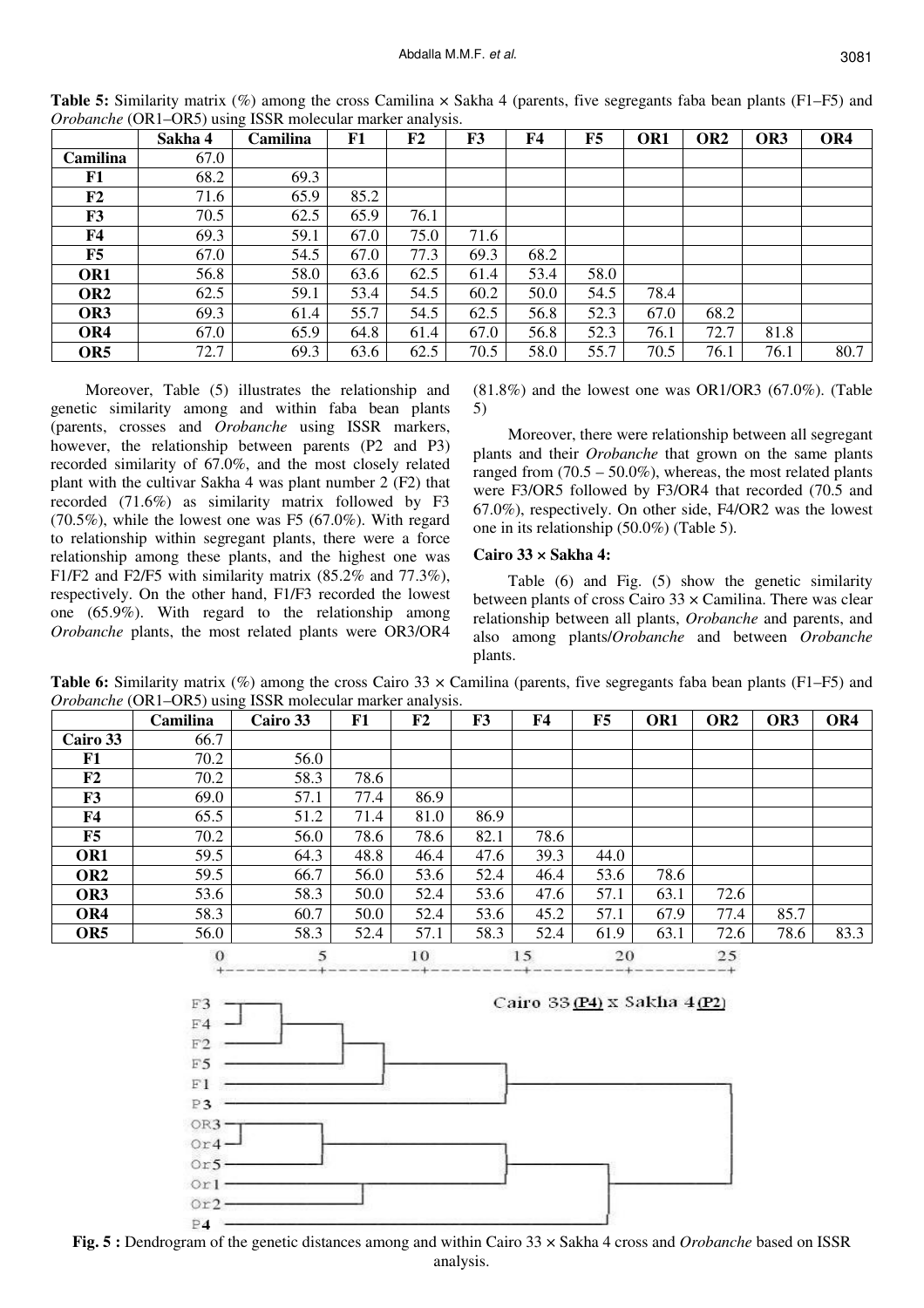Abedi *et al.* (2014) in Iran used ISSR markers for investigating genetic diversity among *O. aegyptiaca*. The fact that only five clusters emerged from the 96 samples of *Orobanche* (5%) indicates that the virulence/ aggressiveness of the parasite may not be that huge compared to its wide genetic diversity investigated by ISSR.

There were a wide genetic distance in faba bean parents used in this study (Minor and Equina types), so that, the progeny or the segregants have a marked variation within others and this was proved by using ISSR molecular marker technique that detected a wide range of amplified fragments distributed between polymorphic and unique bands with polymorphism 100% in most cases. Elshafei *et al.* (2019) reported that the UPGMA based dendrogram of the faba bean genotypes was generally based on their genetic background and place of origin.

 On the other hand, till now there is not many studies estimated the genetic variations of *O. crenata* samples, but in the present work by using ISSR markers it have been proved that there were a wide similarity between faba bean plants and *O. crenata* in the same growing plot and this similarity percentage differed between crosses under study. Moreover, the genetic variation in each sick plot which is expected because of several reasons such as seed dispersal by humans, animals, machinery, soil, water, wind and host seeds may have contributed to gene flow between plants of the *Orobanche* parasite. In addition, the genetic variability between crosses and *O*. *crenata* per plot may be backed to the characteristics of parent's crosses (Table 1). Moreover, may be the most important reason is that *O*. *crenata* is reported to be predominantly an out-crossing parasitic weed (Musselman 1986) and there were common genetic factors (susptability or resistance) between parents, their segregants and *O*. *crenata*. Therefore, in this study, from the evolutionary point of view the diversity of *O. crenata* matching the diversity of *V. faba* the host species which is an autogamous crop with cross pollination that may reach to 67% (Abdalla, 2015). The result will be host population in the field with very heterogenous nature that vary between complete homozygous and complete heterozygous and intermediate. In other words the dynamic nature of the host faba bean will result in populations in field where each plant will be different genotype (similar to the situation of *Orobanche*).

The molecular similarity between the host faba bean and the *Orobanche* parasite may indicate some kind of complementary genic system present between faba bean and *Orobanche* similar to that reported in flax and flax rust by Flor (1956) which was termed gene-for-gene hypothesis or complementary gene hypothesis.

The genetic data suggest that, for most host-parasite systems studied, the genes in host and parasite that confer specificity have their specific interaction for an incompatible relationship. The lack of specific interactions of these genes allows the development of compatible relationships between host and parasite. If this argument is correct, the specific interactions from the gene-for-gene relationships must be superimposed upon a basic compatibility between host and parasite. (Ellingboe 1976).

The gene-for-gene relationships appear either to prevent the establishment of a compatible relationship or to destroy a compatible relationship once it is established. On the other hand, the data from studies of the blight of oats caused by *H. victoriae* strongly suggest that the specific interactions are needed for the parasite to successfully invade the host plant (George, 1960). The data suggest that the parasite must alter the host in order to develop. In some host-parasite combinations there appear to be no gene-for-gene relationships that can be demonstrated.

Kado and Innan (2018), sequenced genomes of five parasite species in family *Orobanchaceae* to explore the evolutionary role of horizontal gene transfer in plants. *Orobanche minor* and *Aeginetia indica* are obligate parasites with no photosynthetic activity, whereas the other three (*Pedicularis keiskei*, *Phtheirospermum japonicum*, and *Melampyrum roseum*) are facultative parasites. Their results showed that by using reference genome sequences and/or transcriptomes of 14 species from *Fabaceae* and *Poaceae*, their major host families, it detected 106 horizontally transferred genes (HTG), only in the genomes of the two obligate parasites (22 and 84 for *O. minor* and *A*. *indica*, respectively), whereas none in the three facultative parasites. Moreover, they found that almost all HTG retained introns at the same locations as their homologs in potential host species, indicating a crucial role of DNA-mediated gene transfer, rather than mRNA mediated retro transfer. Furthermore, some of the HTG might have transferred simultaneously because they located very closely in the host reference genome, indicating that the length of transferred DNA could exceed 100 kb. They confirmed that almost all introns are spliced in the genome of the parasite species, and that about half HTG do not have any missense mutations or frame shift-causing indels, suggesting that some HTG may be still functional.

# **References**

- Abdalla, M.M.F. (1979). The origin and evolution in *Vicia faba* L. Proc. 1<sup>st</sup> Med. Conf. Genet. Cairo, 713–746.
- Abdalla, M.M.F. (2015). Investigation on faba beans, *Vicia faba* L. 35. Cairo 33 a new variety with colourless hilums and tolerance to *Orobanche*. Egypt J. Plant Breed. 19(2): 233-245.
- Abdalla, M.M.F.; Shafik, M.M.; Sabah, M.A. and Hend, A.G. (2016). Molecular Characterization of *Orobanche crenata* in Egypt Using ISSR Markers and Its Relation to Faba Bean Breeding. Biotechnology Journal International, 16(3): 1-11.
- Abd-Elrahman Rehab, A.M. and Rasha, Y.S. Abd El-Khalek (2013). Morphological and Genetic Description of Some Faba Bean Cultivars. Egypt. J. Plant Breed., 17(3): 33– 44.
- Abedi, S.; Darvishzadeh, R.; Bernousi, I.; Mandoulakani, B.A.; Maleki , H.H. and Shah, D. (2014). Genetic variability of *Orobanche aegyptiaca* infesting tobacco in Iran by bayesian analysis. Biologia. 69(12): 1652- 1659.
- Amer, M.I.; Ola, A.M.; El-Galaly, R.A.; Abou-Mostafa, M.A.; El-Borai, M.M.; Radi, S.; Attia, M.; El-Hady, M.M.; Saber, H.A.; Omar, M.A.; Khalil, S.A.; Samia A. Mahmoud, A.H. Hussein, M.A. El-Deeb, M.I. Abdel-Mohsen, A.R. Morsy, W.M. El-Rodeny, A.A.M. Ashrei, M.A. Ibrahim, Th.M. Abou-Sin, Gehan G. Abdel-Ghafar, Rehab A. Abel-Rahman, M.A. Ibrahim, A.G. Helal, A.M. El-Garhy, E.M. Rabie, Kh.M. Yamani, M.A. Bakheit, Nagat G.Abdalla, A.M. Gabra, G.A. Hafez, M.M. Soliman, M.A. El-Noby, E.A.